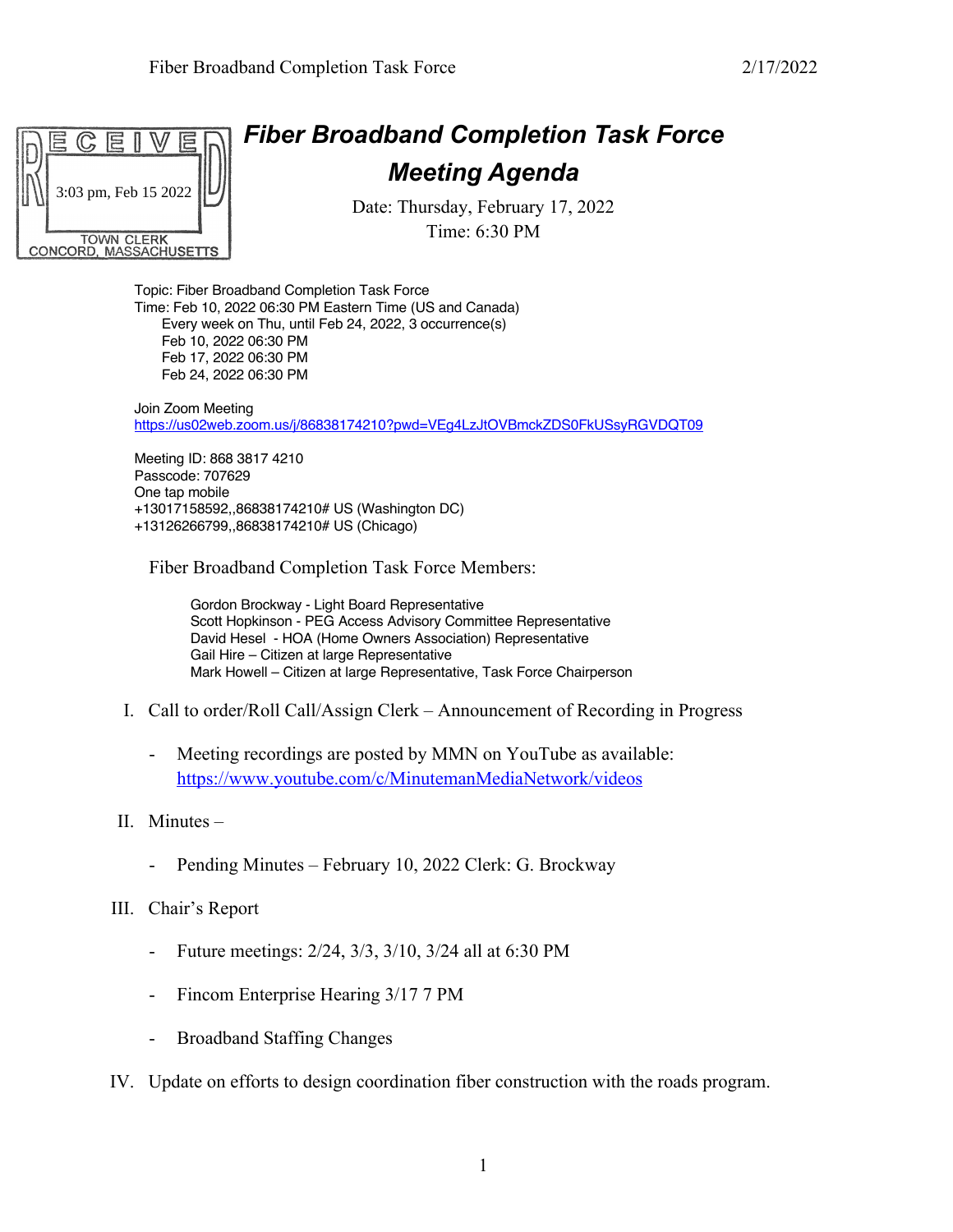- V. ARPA (American Recovery Plan Act)/Infrastructure Proposal Development
- VI. Continue Discussion of the Preliminary Report Outline
	- o Next section to review
- VII. Wrap up and Next Steps Discussion of agenda for next session.
- VIII. Public Comment Period
	- IX. Adjournment